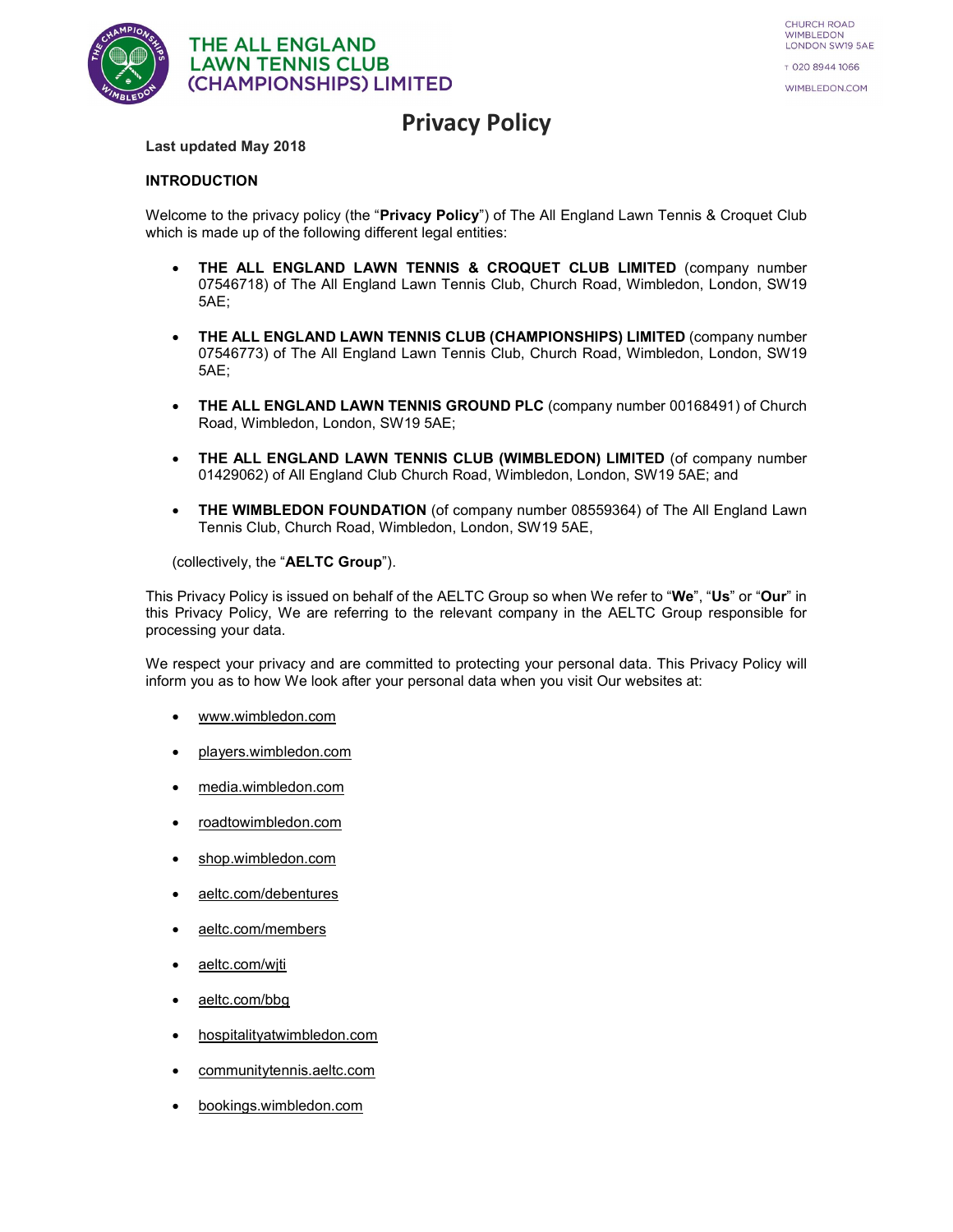

and/or any of the other websites we operate and the official The Championships, Wimbledon App (collectively the "Site"), regardless of where you visit it from, and tell you about your privacy rights and how the law protects you.

This Privacy Policy is provided in a layered format so you can click through to the specific areas set out below. Please also use the GLOSSARY to understand the meaning of some of the terms used in this Privacy Policy.

- 1 IMPORTANT INFORMATION AND WHO WE ARE
- 2 THE DATA WE COLLECT ABOUT YOU
- 3 HOW IS YOUR PERSONAL DATA COLLECTED?
- 4 HOW WE USE YOUR PERSONAL DATA
- 5 DISCLOSURES OF YOUR PERSONAL DATA
- 6 INTERNATIONAL TRANSFERS
- 7 DATA SECURITY
- 8 DATA RETENTION
- 9 YOUR LEGAL RIGHTS
- 10 GLOSSARY
- 1 IMPORTANT INFORMATION AND WHO WE ARE
- 1.1 PURPOSE OF THIS PRIVACY POLICY
	- (a) This Privacy Policy aims to give you information on how We collect and process your personal data through your use of the Site, including any data you may provide as detailed in paragraph 3.1 below.
	- (b) We may collect data relating to children for the reasons detailed in paragraph 4.4 below. For more information on our policy on children's personal data, please see paragraph 4.12.
	- (c) It is important that you read this Privacy Policy together with any other privacy notice or fair processing notice We may provide on specific occasions when We are collecting or processing personal data about you so that you are fully aware of how and why We are using your data. This Privacy Policy supplements the other notices and is not intended to override them.

#### 1.2 CONTROLLERS

- (a) Each of companies of the AELTC Group (as listed above) are joint controllers.
- (b) THE ALL ENGLAND LAWN TENNIS CLUB (CHAMPIONSHIPS) LIMITED which is part of the AELTC Group is responsible for the Site.
- (c) We have appointed a data protection officer (the "DPO") who is responsible for overseeing questions in relation to this Privacy Policy. If you have any questions about this Privacy Policy, including any requests to exercise your legal rights, please contact the DPO using the following details: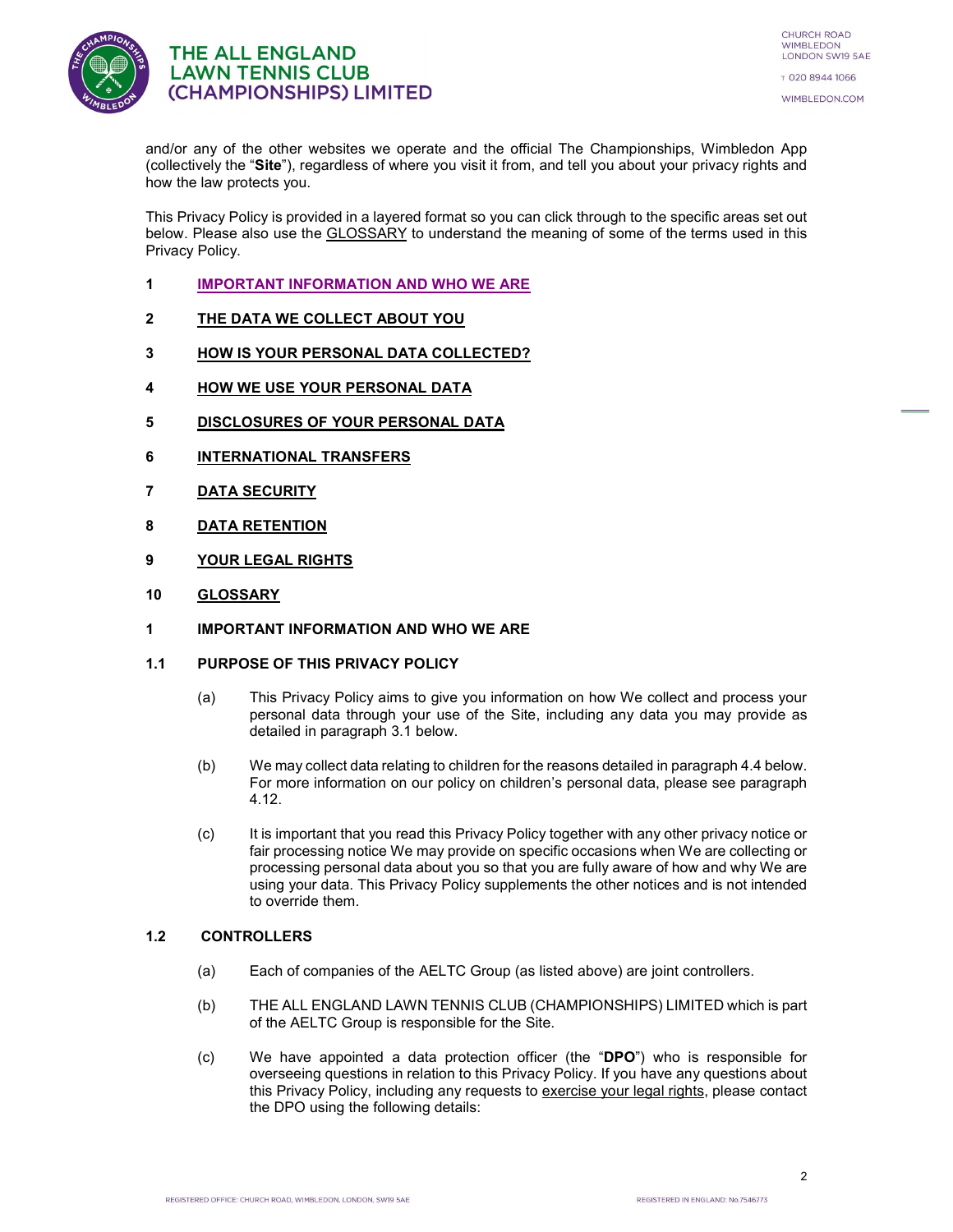CHURCH ROAD **WIMBLEDON** LONDON SW19 5AE

т 020 8944 1066 WIMBLEDON.COM



# **THE ALL ENGLAND LAWN TENNIS CLUB** (CHAMPIONSHIPS) LIMITED

| <b>Full</b><br>legal<br>name of<br>entity: | LAWN<br><b>TENNIS</b><br><b>CLUB</b><br><b>ALL</b><br>ENGLAND<br>THE<br>(CHAMPIONSHIPS) LIMITED |  |
|--------------------------------------------|-------------------------------------------------------------------------------------------------|--|
| Name or title of DPO:                      | Data Protection Officer                                                                         |  |
| Email address:                             | data.information@aeltc.com                                                                      |  |
| Postal address:                            | AELTC, Church Road, Wimbledon, London, SW19 5AE                                                 |  |

(d) You have the right to make a complaint at any time to the Information Commissioner's Office (the "ICO"), the UK supervisory authority for data protection issues (www.ico.org.uk). We would, however, appreciate the chance to deal with your concerns before you approach the ICO so please Contact Us in the first instance.

#### 1.3 CHANGES TO THE PRIVACY NOTICE AND CHANGES TO YOUR PERSONAL DATA

- (a) The data protection law in the UK will change on 25 May 2018. Although this Privacy Policy sets out most of your rights under the new laws, We may not yet be able to respond to some of your requests (for example, a request for the transfer of your personal data) until 25 May 2018 as We are still working towards getting Our systems ready for some of these changes.
- (b) It is important that the personal data We hold about you is accurate and current. Please keep Us informed if your personal data changes during your relationship with Us. www.communitytennis.aeltc.com

#### 1.4 THIRD-PARTY LINKS

The Site may include links to third-party websites, plug-ins and applications. Clicking on those links [may allow third parties to collect or share data about you. We do not control these thirdparty websites and are not responsible for their privacy statements. When you leave the Site, We encourage you to read the privacy policy of every website you visit.

#### 2 THE DATA WE COLLECT ABOUT YOU

- 2.1 Personal data, or personal information, means information relating to an identified or identifiable living individual. It does not include data where the identity of the individual to whom it relates has been removed (anonymous data).
- 2.2 As further detailed in the table at paragraph 4.4(a), We may collect, use, store and transfer different kinds of personal data about you which We have grouped together as follows:
	- (a) "Identity Data" includes first name, maiden name, last name, username or similar identifier, marital status, title, date of birth, photographs, vehicle registration number(s), age and gender.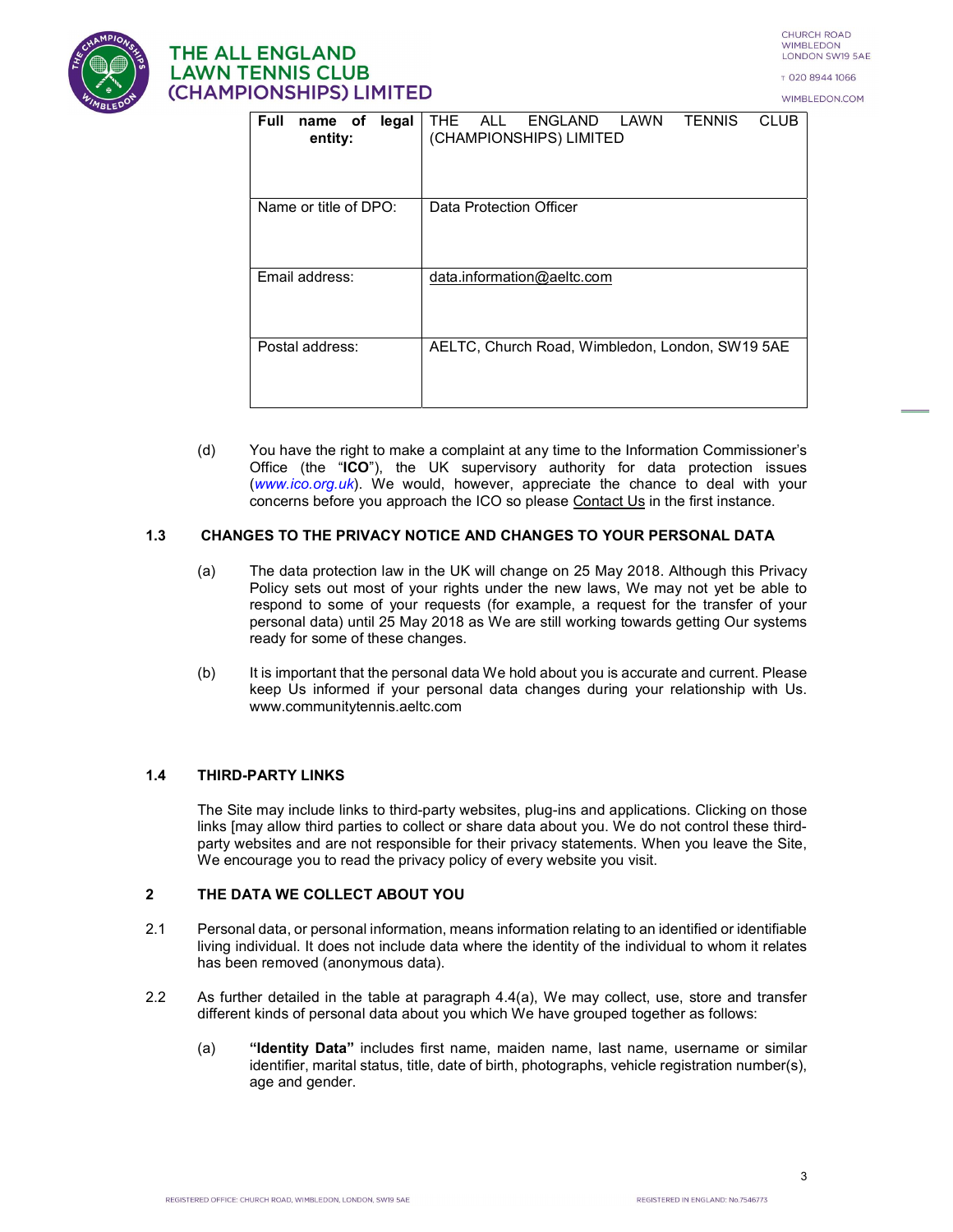

- (b) "Contact Data" includes billing address, residential address, delivery address, email address, social media handles and telephone numbers.
- (c) "Financial Data" includes bank account and payment card details.
- (d) "Transaction Data" includes details about payments to and from you and other details of products and services you have purchased from us.
- (e) "Technical Data" includes internet protocol (IP) address, your login data, browser type and version, time zone setting and location, browser plug-in types and versions, operating system and platform, full 'Uniform Resource Locators' clickstream to, through and from the Site (including date and time) and other technology on the devices you use to access the Site.
- (f) "Profile Data" includes your username and password, purchases or orders made by you, your interests, preferences, relationships held with other data subjects, feedback and survey responses, products you viewed or searched for; page response times; download errors; length of visits to certain pages; page interaction information (such as scrolling, clicks, mouse-overs and methods used to browse away from the page).
- (g) "Usage Data" includes information about how you use the Site, products and services.
- (h) "Marketing and Communications Data" includes your preferences in receiving marketing from us and Our third parties and your communication preferences.
- 2.3 As further detailed in the table at paragraph 4.4(a), We also collect, use and share **Aggregated** Data such as statistical or demographic data for any purpose. Aggregated Data may be derived from your personal data but is not considered personal data in law as this data does not directly or indirectly relate to an identified or identifiable living individual, in other words it is not possible to tie it to you. For example, We may aggregate your Usage Data to calculate the percentage of users accessing a specific Site feature. However, if We combine or connect Aggregated Data with your personal data so that it can directly or indirectly identify you, We treat the combined data as personal data which will be used in accordance with this Privacy Policy.
- 2.4 As further detailed in the table at paragraph 4.4(a), We may also collect personal data that includes "Sensitive Data", such as dietary requirements and certain medical information (including whether or not you are a wheelchair user).

#### 2.5 IF YOU FAIL TO PROVIDE PERSONAL DATA

Where We need to collect personal data by law, or under the terms of a contract We have with you and you fail to provide that data when requested, We may not be able to perform the contract We have or are trying to enter into with you (for example, to provide you with goods or services). In this case, We may have to cancel a product or service you have with Us but We will notify you if this is the case at the time.

#### 3 HOW IS YOUR PERSONAL DATA COLLECTED?

- 3.1 As further detailed in the table at paragraph 4.4(a), We use different methods to collect data from and about you including through:
	- (a) Direct interactions. You may give Us your Identity Data, Contact Data and Financial Data by filling in forms or by corresponding with Us by post, phone, email or otherwise. This includes personal data you provide when you:
		- (i) apply for and/or purchase Our products or services;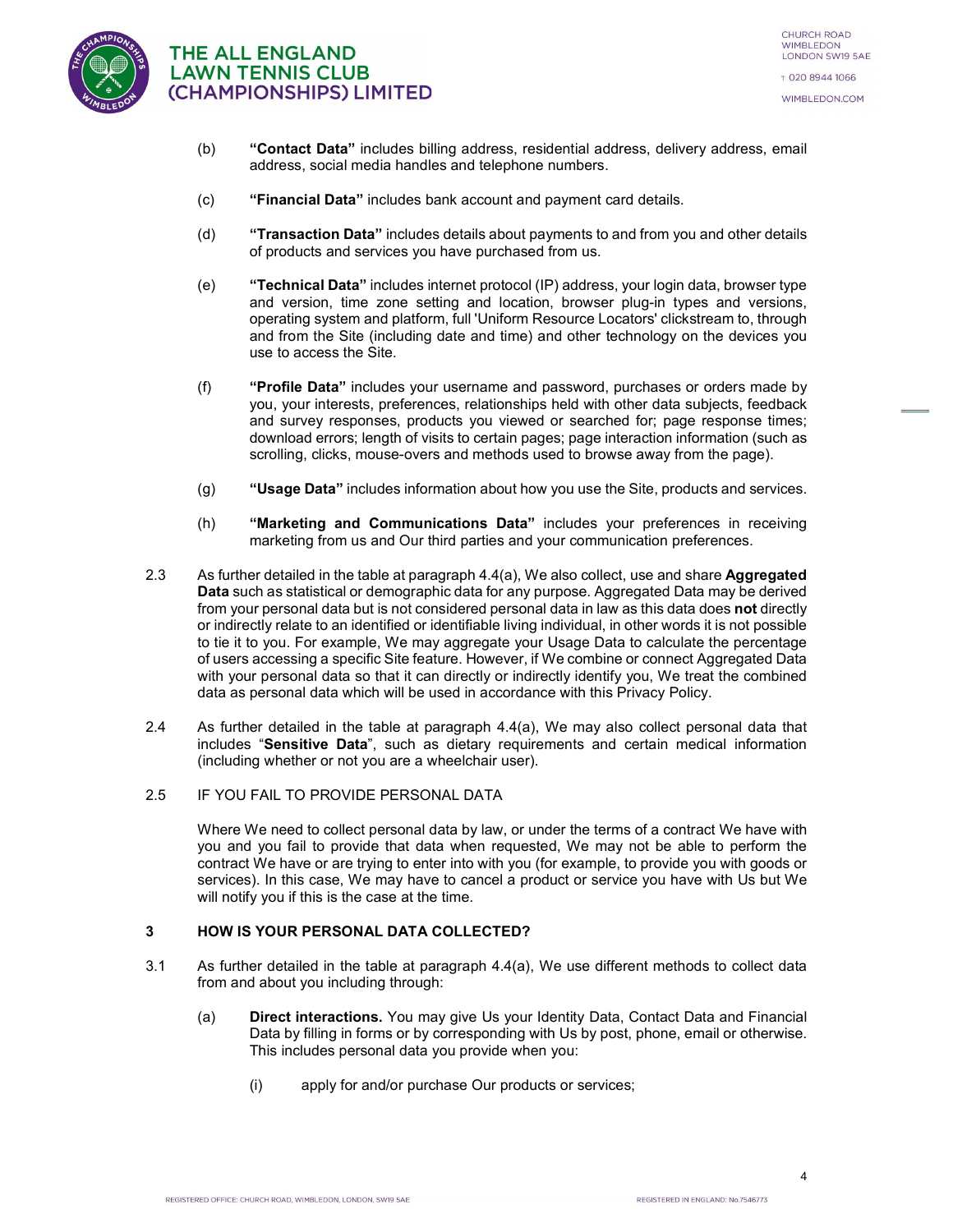

- (ii) sign up to hear from Us via email, phone and mail;
- (iii) create an account on the Site;
- (iv) subscribe to Our service or publications;
- (v) request marketing to be sent to you;
- (vi) apply for and/or purchase tickets;
- (vii) participate in some capacity at The Championships, Wimbledon and/or yearround at Our premises;
- (viii) join MyWimbledon;
- (ix) utilise membership services and benefits;
- (x) sign up to Our educational programmes;
- (xi) interact with the Wimbledon Foundation;
- (xii) book tickets for our museum or tours;
- (xiii) enter a competition, promotion or survey; or
- (xiv) give us some feedback.
- (b) Automated technologies or interactions. As you interact with the Site, We may automatically collect Technical Data about your equipment, browsing actions and patterns. We collect this personal data by using cookies, server logs and other similar technologies. We may also receive Technical Data about you if you visit other websites employing Our cookies. Please see Our cookie policy (the "Cookie Policy") for further details.
- (c) Third parties or publicly available sources. We may receive personal data about you from various third parties and public sources such as [analytics providers, advertising networks, technical, payment and delivery services, data brokers or aggregators] and publicly availably sources such as Companies House and the Electoral Register based inside the EU. Please Contact Us to find out more about the various third parties and public sources from which We may receive personal data about you.

#### 4 HOW WE USE YOUR PERSONAL DATA

- 4.1 We will only use your personal data when the law allows us to. Most commonly, We will use your personal data in the following circumstances:
	- (a) Where We need to perform a contract We are about to enter into or have entered into with you.
	- (b) Where it is necessary for Our Legitimate Interests (or those of a third party) and your interests and fundamental rights do not override those interests.
	- (c) Where We need to Comply with a Legal Obligation.
- 4.2 Please Contact Us to find out more about the types of lawful basis that We will rely on to process your personal data.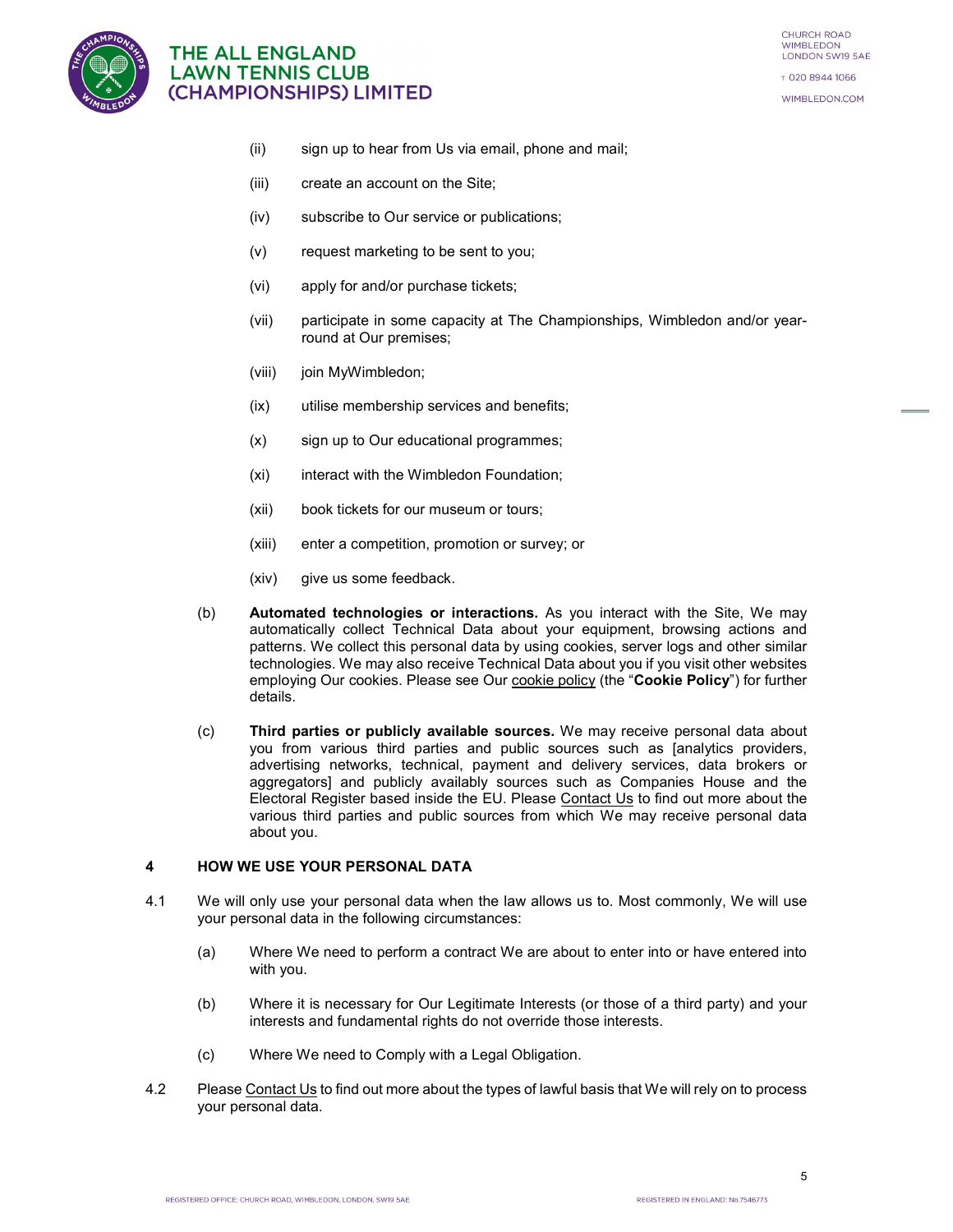

- 4.3 Generally, We do not rely on consent as a legal basis for processing your personal data other than in relation to sending third party direct marketing communications to you via email or text message. You have the right to withdraw consent to marketing at any time by Contacting Us.
- 4.4 PURPOSES FOR WHICH WE WILL USE YOUR PERSONAL DATA
	- (a) We have set out below, in a table format, a description of all the ways We plan to use your personal data, and which of the legal bases We rely on to do so. We have also identified what Our Legitimate Interests are where appropriate.
	- (b) Note that We may process your personal data for more than one lawful ground depending on the specific activity for which We are using your data. In carrying out each activity, we may process your data for a number of different purposes. Please Contact Us if you need more detail about the specific legal ground We are relying on to process your personal data.

| <b>Activity</b>                                                                                                                                                                | Type of data                                                                                                                                             | Lawful basis for processing<br>including basis of Legitimate<br><b>Interest</b>                                                                     | <b>Retention period</b>                                                                                                   |
|--------------------------------------------------------------------------------------------------------------------------------------------------------------------------------|----------------------------------------------------------------------------------------------------------------------------------------------------------|-----------------------------------------------------------------------------------------------------------------------------------------------------|---------------------------------------------------------------------------------------------------------------------------|
| To apply for tickets to<br>The Championships,<br>Wimbledon                                                                                                                     | (a) Identity Data<br>(b) Contact Data<br>(c) Financial Data<br>(d) Transaction Data<br>(e) Marketing and<br>Communications<br>Data<br>(f) Sensitive Data | (a) Performance of a Contract<br>with you<br>(b) Necessary for Our<br>Legitimate Interests (to<br>facilitate your application)                      | 5 years from last<br>application                                                                                          |
| To sign up to<br>MyWimbledon and<br>register you as a new<br>customer (not<br>otherwise dealt with in<br>this table)                                                           | (a) Identity Data<br>(b) Contact Data<br>(c) Marketing and<br>Communications<br>Data                                                                     | (a) Performance of a Contract<br>with you<br>(b) Necessary for Our<br>Legitimate Interests (to<br>facilitate your registration with<br>MyWimbledon) | 5 years from last<br>registration as a<br>customer or last<br>interaction with Us<br>as a customer,<br>whichever is later |
| To process and<br>deliver your order<br>(including tickets and<br>food and drink at The<br>Championships,<br>Wimbledon) including:<br>(a) Manage payments,<br>fees and charges | (a) Identity Data<br>(b) Contact Data<br>(c) Financial Data<br>(d) Transaction Data<br>(e) Marketing and<br>Communications<br>Data                       | (a) Performance of a Contract<br>with you<br>(b) Necessary for Our<br>Legitimate Interests (to recover<br>debts due to Us)                          | 5 years from order<br>completion                                                                                          |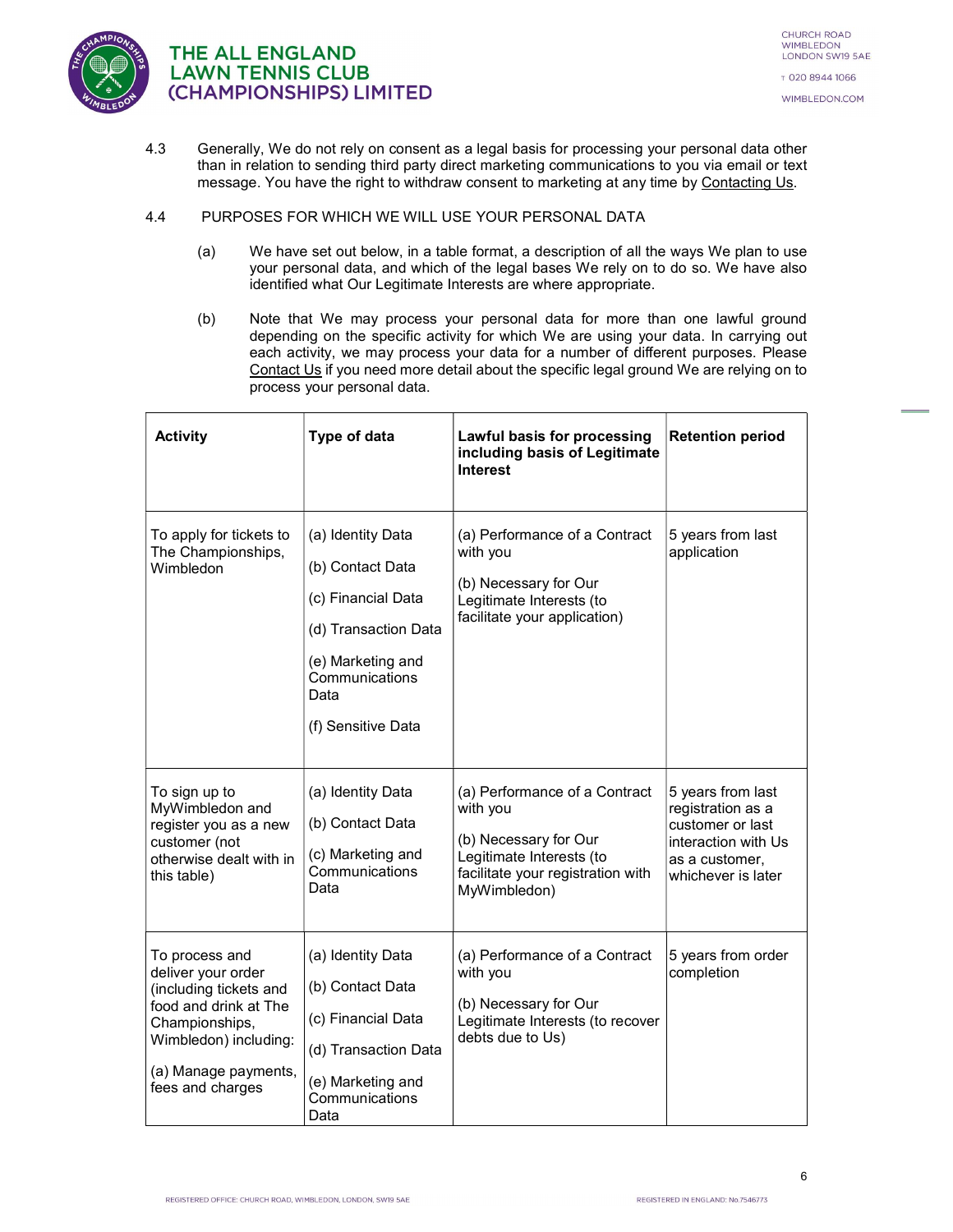

CHURCH ROAD<br>WIMBLEDON<br>LONDON SW19 5AE

T 020 8944 1066

WIMBLEDON.COM

 $\equiv$ 

| (b) Collect and<br>recover money owed<br>to Us                                                                                                                                                   | (f) Sensitive Data                                                                                                         |                                                                                                                                                                                                                                                                                                                      |                                                      |
|--------------------------------------------------------------------------------------------------------------------------------------------------------------------------------------------------|----------------------------------------------------------------------------------------------------------------------------|----------------------------------------------------------------------------------------------------------------------------------------------------------------------------------------------------------------------------------------------------------------------------------------------------------------------|------------------------------------------------------|
| To manage Our<br>relationship with you<br>which will include:<br>(a) Notifying you about<br>changes to Our terms<br>or Privacy Policy<br>(b) Asking you to<br>leave a review or take<br>a survey | (a) Identity Data<br>(b) Contact Data<br>(c) Profile Data<br>(d) Marketing and<br>Communications<br>Data                   | (a) Performance of a Contract<br>with you<br>(b) Necessary to Comply with<br>a Legal Obligation<br>(c) Necessary for Our<br>Legitimate Interests (to keep<br>Our records updated and to<br>study how customers use Our<br>products/services)                                                                         | 5 years from last<br>correspondence                  |
| To enable you to<br>partake in a prize<br>draw, competition or<br>complete a survey                                                                                                              | (a) Identity Data<br>(b) Contact Data<br>(c) Profile Data<br>(d) Usage Data<br>(e) Marketing and<br>Communications<br>Data | (a) Performance of a Contract<br>with you<br>(b) Necessary for Our<br>Legitimate Interests (to study<br>how customers use Our<br>products/services, to develop<br>them and grow Our business)                                                                                                                        | 5 years from prize<br>draw, competition or<br>survey |
| To administer and<br>protect Our business<br>and the Site (including<br>troubleshooting, data<br>analysis, testing,<br>system maintenance,<br>support, reporting and<br>hosting of data)         | (a) Identity Data<br>(b) Contact Data<br>(c) Technical Data                                                                | (a) Necessary for Our<br>Legitimate Interests (for<br>running Our business,<br>provision of administration and<br>IT services, network security,<br>to prevent fraud and in the<br>context of a business<br>reorganisation or group<br>restructuring exercise)<br>(b) Necessary to Comply with<br>a Legal Obligation | 5 years from<br>collection of data                   |
| To deliver relevant<br>Site content and<br>advertisements to you<br>and measure or<br>understand the<br>effectiveness of the<br>advertising We serve<br>to you                                   | (a) Identity Data<br>(b) Contact Data<br>(c) Profile Data<br>(d) Usage Data<br>(e) Marketing and<br>Communications<br>Data | (a) Necessary for Our<br>Legitimate Interests (to study<br>how customers use Our<br>products/services, to develop<br>them, to grow Our business<br>and to inform Our marketing<br>strategy)                                                                                                                          | 5 years from<br>collection of data                   |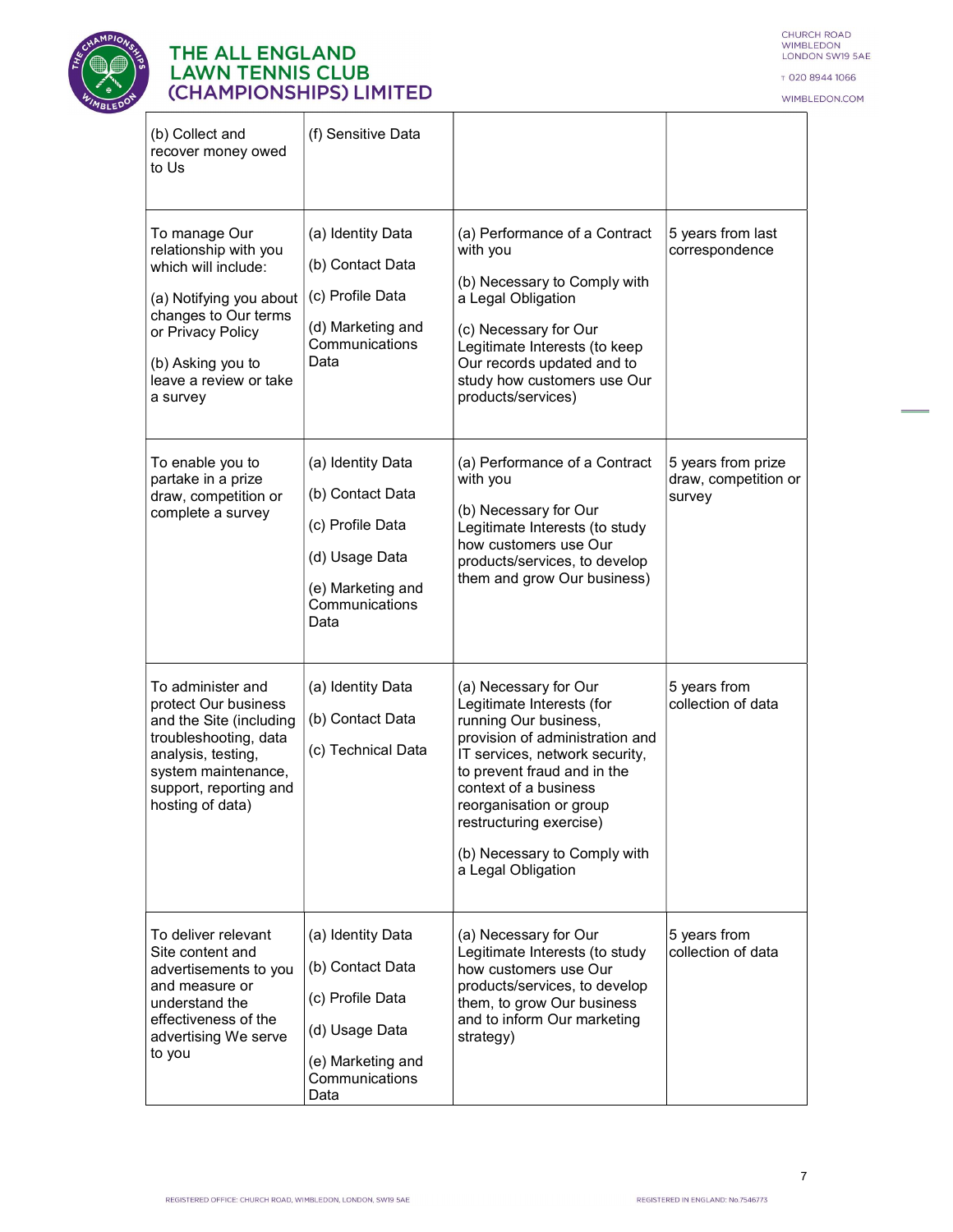

CHURCH ROAD<br>WIMBLEDON<br>LONDON SW19 5AE

T 020 8944 1066

WIMBLEDON.COM

|                                                                                                                                             | (f) Technical Data                                                                                |                                                                                                                                                                                                                                                                           |                                                                            |
|---------------------------------------------------------------------------------------------------------------------------------------------|---------------------------------------------------------------------------------------------------|---------------------------------------------------------------------------------------------------------------------------------------------------------------------------------------------------------------------------------------------------------------------------|----------------------------------------------------------------------------|
| To use data analytics<br>to improve the Site<br>and Our<br>products/services,<br>marketing, customer<br>relationships and<br>experiences    | (a) Technical Data<br>(b) Usage Data                                                              | (a) Necessary for Our<br>Legitimate Interests (to define<br>types of customers for Our<br>products and services, to keep<br>the Site updated and relevant,<br>to develop Our business and<br>to inform Our marketing<br>strategy)                                         | 5 years from last<br>interaction                                           |
| To make suggestions<br>and recommendations<br>to you about goods or<br>services (including<br>debentures) that may<br>be of interest to you | (a) Identity Data<br>(b) Contact Data<br>(c) Technical Data<br>(d) Usage Data<br>(e) Profile Data | (a) Consent (to send you<br>information about Our<br>products/services)<br>For more information about<br>how we market to you, please<br>see paragraphs 4.6 to 0 below.                                                                                                   | 5 years from last<br>interaction                                           |
| To facilitate and<br>publish the results of<br>Our events                                                                                   | (a) Identity Data<br>(b) Profile Data                                                             | (a) Legitimate Interests (We<br>need the ability to publish and<br>store the results, challenge<br>results after the specific Event<br>and keep a historic log of this<br>data all for the purpose of<br>staging the event(s) and for<br>archival and historic research). | In perpetuity                                                              |
| To televise, film and/or<br>otherwise record Our<br>events and to take<br>photographs and<br>record footage of Our<br>events                | (a) Identity Data                                                                                 | (a) Legitimate Interests (We<br>need the ability to publish,<br>display, sell and distribute Our<br>events by means of film,<br>television, radio, print media,<br>internet, publicity material or<br>any other media now or in the<br>future).                           | In perpetuity                                                              |
| To invite you to<br>participate, and for<br>you to participate, in<br>Our Hospitality                                                       | (a) Identity Data<br>(b) Contact Data<br>(c) Marketing and<br>Communications<br>Data              | (a) Performance of a Contract<br>with you.<br>(b) Legitimate Interests (We<br>need this data to be able to<br>give you the option to attend,<br>and to provide you with, high-<br>quality hospitality).                                                                   | 5 years since the<br>last invitation or<br>purchase,<br>whichever is later |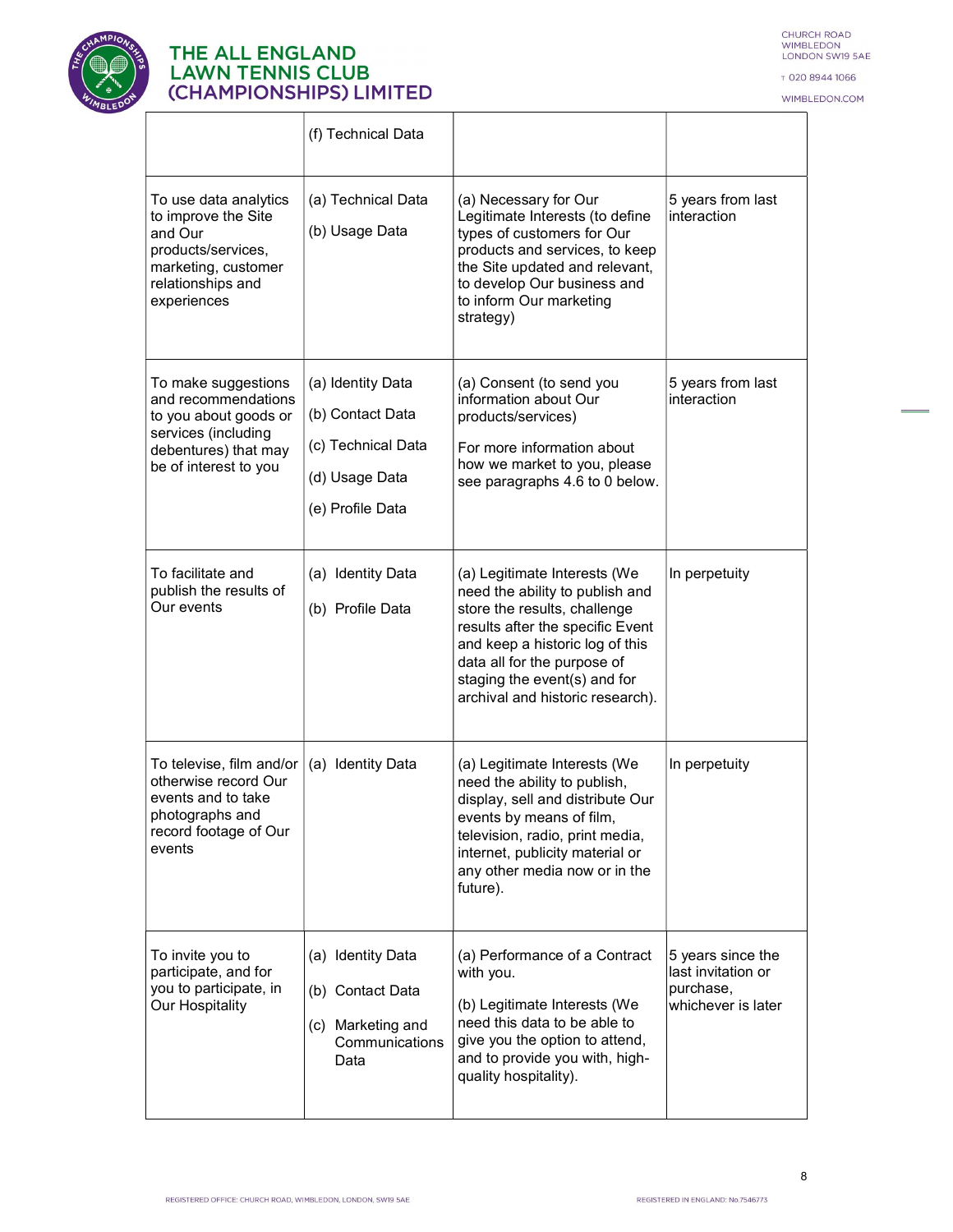

T 020 8944 1066

WIMBLEDON.COM



# THE ALL ENGLAND<br>LAWN TENNIS CLUB<br>(CHAMPIONSHIPS) LIMITED

| To volunteer for Our<br>events (including ball<br>boys and girls)                                                    | (a) Identity Data<br>(b) Contact Data<br>(c) Profile Data<br>(d) Marketing and<br>Communications<br>Data<br>(e) Sensitive Data     | (a) Performance of a Contract<br>with you<br>(b) Legitimate Interests (We<br>need this data to be able to<br>allow you to participate in Our<br>events and to stage Our<br>events).<br>(c) Necessary to Comply with<br>a Legal Obligation (including<br>security and safety at Our<br>events and tax purposes).                                                                              | 5 years since your<br>last application to<br>volunteer                                                                                                           |
|----------------------------------------------------------------------------------------------------------------------|------------------------------------------------------------------------------------------------------------------------------------|----------------------------------------------------------------------------------------------------------------------------------------------------------------------------------------------------------------------------------------------------------------------------------------------------------------------------------------------------------------------------------------------|------------------------------------------------------------------------------------------------------------------------------------------------------------------|
| To be included on Our<br>media lists                                                                                 | (a) Identity Data<br>(b) Contact Data<br>(c) Marketing and<br>Communications<br>Data                                               | (a) Legitimate Interests (We<br>need this data to be able to<br>enable Our events to be<br>covered in the media).                                                                                                                                                                                                                                                                            | 5 years                                                                                                                                                          |
| To be a partner,<br>sponsor or supplier or<br>potential partner,<br>sponsor or supplier of<br>or to Us or Our events | (a) Identity Data<br>(b) Contact Data<br>(c) Financial Data<br>(d) Transaction Data<br>(e) Marketing and<br>Communications<br>Data | (a) Performance of a Contract<br>with you (as Our partner,<br>sponsor or supplier)<br>(b) Legitimate Interests (We<br>need this data to be able to<br>contact you about becoming a<br>partner, sponsor or supplier to<br>allow you to become officially<br>associated with Us or Our<br>$event(s))$ .<br>(c) Necessary to Comply with<br>a Legal Obligation (including<br>for tax purposes). | 5 years after the<br>end of any contract<br>(if any) or 6 years<br>from the last<br>correspondence<br>about being a<br>potential partner,<br>sponsor or supplier |
| To be a medical<br>professional including<br>doctor, podiatrist and<br>physiotherapist at one<br>of Our events       | (a) Identity Data<br>(b) Contact Data<br>(c) Marketing and<br>Communications<br>Data                                               | (a) Performance of a Contract<br>with you<br>(b) Legitimate Interests (We<br>need this data to be able to<br>allow you to provide your<br>services at Our events, to<br>ensure that you are adequately<br>qualified and to ensure that<br>We have the requisite number<br>of medical professionals at Our<br>events).                                                                        | 5 years from the<br>date of the last<br>event you assisted<br>with                                                                                               |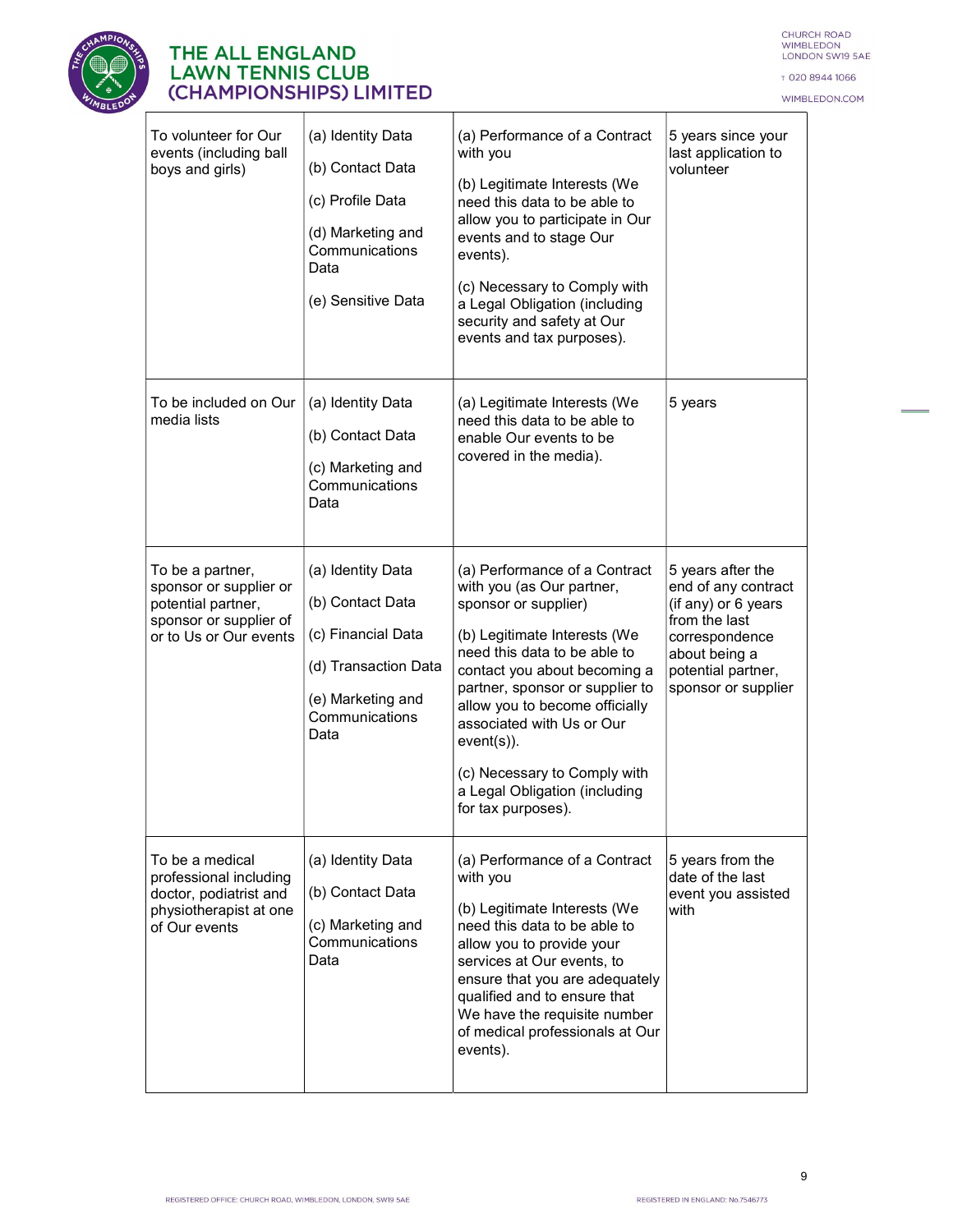

T 020 8944 1066

WIMBLEDON.COM

 $\equiv$ 

| To attend one of Our<br>events in any capacity<br>that requires<br>photographic<br>accreditation (not<br>otherwise dealt with in<br>this table) | (a) Identity Data<br>(b) Contact Data<br>(c) Sensitive Data                                                  | (a) Legal Obligation<br>(b) Performance of a Contract<br>with you<br>(c) Legitimate Interests (We<br>need this for security reasons).                                                                                                                                                                                                                                          | 5 years after the last<br>time you were<br>accredited                                                                                 |
|-------------------------------------------------------------------------------------------------------------------------------------------------|--------------------------------------------------------------------------------------------------------------|--------------------------------------------------------------------------------------------------------------------------------------------------------------------------------------------------------------------------------------------------------------------------------------------------------------------------------------------------------------------------------|---------------------------------------------------------------------------------------------------------------------------------------|
| To participate in our<br>events if you are<br>under 13 years of age                                                                             | (a) Identity Data<br>(b) Contact Data                                                                        | (a) Consent (parental consent<br>either obtained by Us or via a<br>third party, please see<br>paragraph 4.12)<br>(b) Please note that we will<br>rely on Legitimate Interests<br>upon the individual turning 13<br>years of age (to allow such<br>individual to participate in Our<br>events).                                                                                 | 5 years from last<br>participation                                                                                                    |
| For The Wimbledon<br>Foundation to receive<br>grant applications                                                                                | (a) Identity Data<br>(b) Contact Data<br>(c) Transaction Data                                                | (a) Legitimate Interests (We<br>need this data to analyse the<br>applicants (for example, by<br>area and type of project), and<br>to track an applicant's record<br>with Us since they may re-<br>apply).                                                                                                                                                                      | 5 years from last<br>application                                                                                                      |
| For The Wimbledon<br>Foundation to allocate<br>grants                                                                                           | (a) Identity Data<br>(b) Contact Data<br>(c) Financial Data<br>(d) Transaction Data                          | (a) Performance of a Contract<br>with you<br>(b) Legitimate Interests (We<br>need this data to ensure that<br>each grantee continues to<br>comply with the grant<br>conditions and to analyse the<br>applicants (for example, by<br>area and type of project).<br>(c) Necessary to Comply with<br>a Legal Obligation (charity<br>laws and regulations<br>concerning the grant) | 5 years or until the<br>conditions attached<br>to any grant expire,<br>whichever is later                                             |
| To sign up to the<br>Wimbledon Junior<br>Tennis Initiative<br>("TUV")                                                                           | (a) Identity Data<br>(b) Contact Data<br>(c) Transaction Data<br>(d) Marketing and<br>Communications<br>Data | (a) Performance of a Contract<br>with you<br>(b) Necessary for Our<br>Legitimate Interests (to<br>facilitate your application)<br>(c) Consent (parental consent<br>if you are under the age of 13)                                                                                                                                                                             | 3 years from last<br>registration /<br>renewal with WJTI<br>or last interaction<br>with Us as a WJTI<br>member, whichever<br>is later |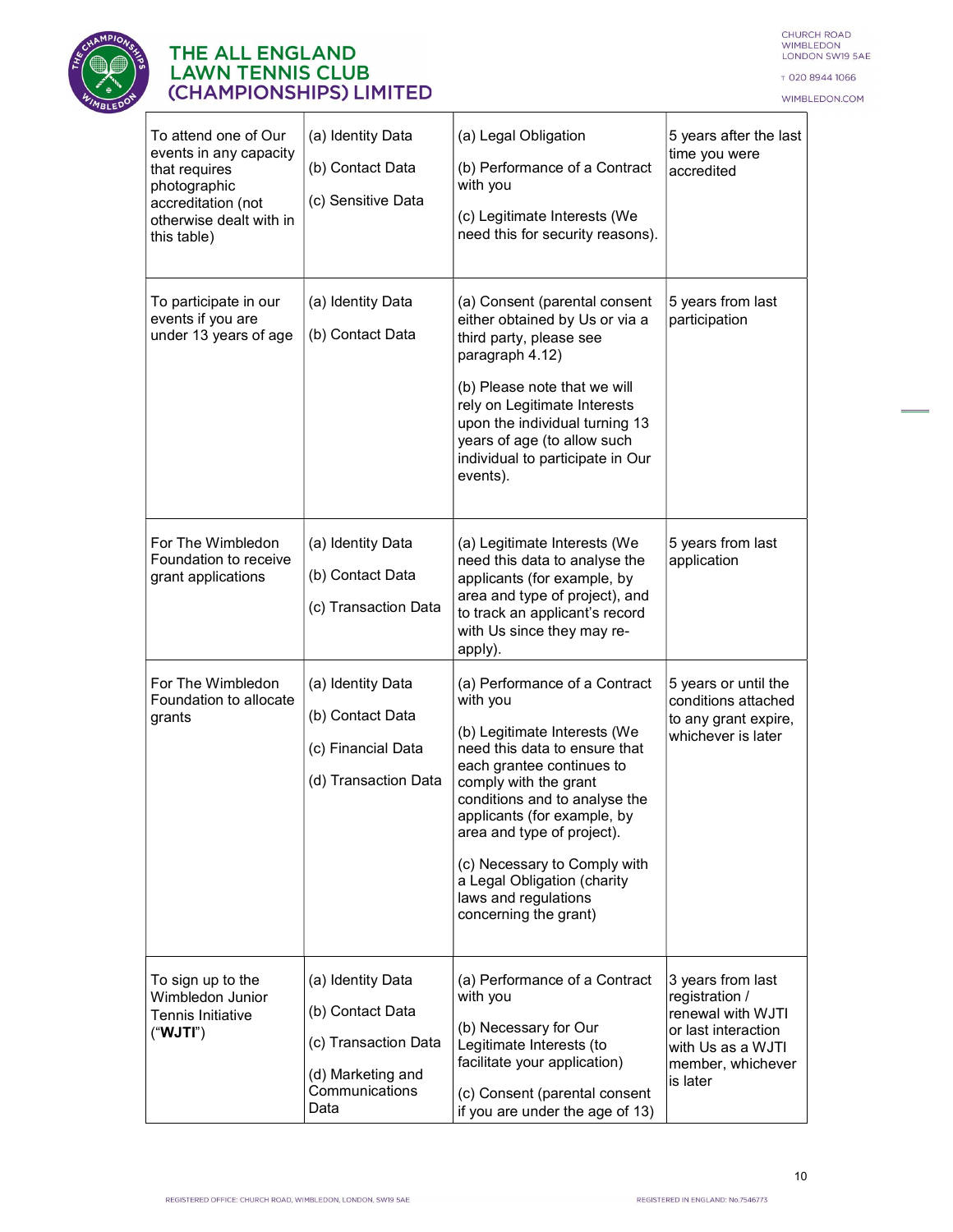

CHURCH ROAD<br>WIMBLEDON<br>LONDON SW19 5AE

T 020 8944 1066

WIMBLEDON.COM

|                                                                         | (e) Profile Data                                                                                                                                       |                                                                                                                                                                                                                                                                             |                                                                                                                                                                                              |
|-------------------------------------------------------------------------|--------------------------------------------------------------------------------------------------------------------------------------------------------|-----------------------------------------------------------------------------------------------------------------------------------------------------------------------------------------------------------------------------------------------------------------------------|----------------------------------------------------------------------------------------------------------------------------------------------------------------------------------------------|
| To sign up to the<br><b>AELTC Community</b><br>Sports Ground<br>("CSG") | (a) Identity Data<br>(b) Contact Data<br>(c) Financial Data<br>(d) Transaction Data<br>(e) Marketing and<br>Communications<br>Data<br>(f) Profile Data | (a) Performance of a Contract<br>with you<br>(b) Necessary for Our<br>Legitimate Interests (to<br>facilitate your application)<br>(c) Consent (parental consent<br>if you are under the age of 13)                                                                          | 2 years from last<br>booking or last<br>interaction with us<br>as a CSG member,<br>whichever is later                                                                                        |
| To be a member of<br>the All England Lawn<br><b>Tennis Club</b>         | (a) Identity Data<br>(b) Contact Data<br>(c) Financial Data<br>(d) Transaction Data<br>(e) Marketing and<br>Communications<br>Data<br>(f) Profile Data | (a) Performance of a Contract<br>with you<br>(b) Necessary for Our<br>Legitimate Interests (to deliver<br>the membership benefits to<br>you)                                                                                                                                | 5 years after expiry<br>or termination of<br>membership                                                                                                                                      |
| To facilitate services<br>for debenture holders                         | (a) Identity Data<br>(b) Contact Data<br>(c) Financial Data<br>(d) Marketing and<br>Communications<br>Data                                             | (a) Performance of a Contract<br>with you<br>(b) Necessary for Our<br>Legitimate Interests (to deliver<br>the debenture benefits and<br>services to you)<br>(b) Necessary to Comply with<br>a Legal Obligation (inheritance<br>and tax purposes)                            | Until all payments<br>have been made to<br>the holder pursuant<br>to the debenture or<br>10 years from the<br>date that the<br>individual last held<br>the debenture,<br>whichever is later. |
| To participate as a<br>competitor in any of<br>Our events               | (a) Identity Data<br>(b) Contact Data<br>(c) Transaction Data<br>(d) Technical Data<br>(e) Profile Data<br>(f) Marketing and<br>Communications<br>Data | (a) Performance of a Contract<br>with you<br>(b) Legitimate Interests (We<br>need this data to be able to<br>allow you to participate in Our<br>events and to stage Our<br>events).<br>(c) Necessary to Comply with<br>a Legal Obligation (prize<br>money and tax purposes) | 15 years from last<br>competition in which<br>the competitor took<br>part                                                                                                                    |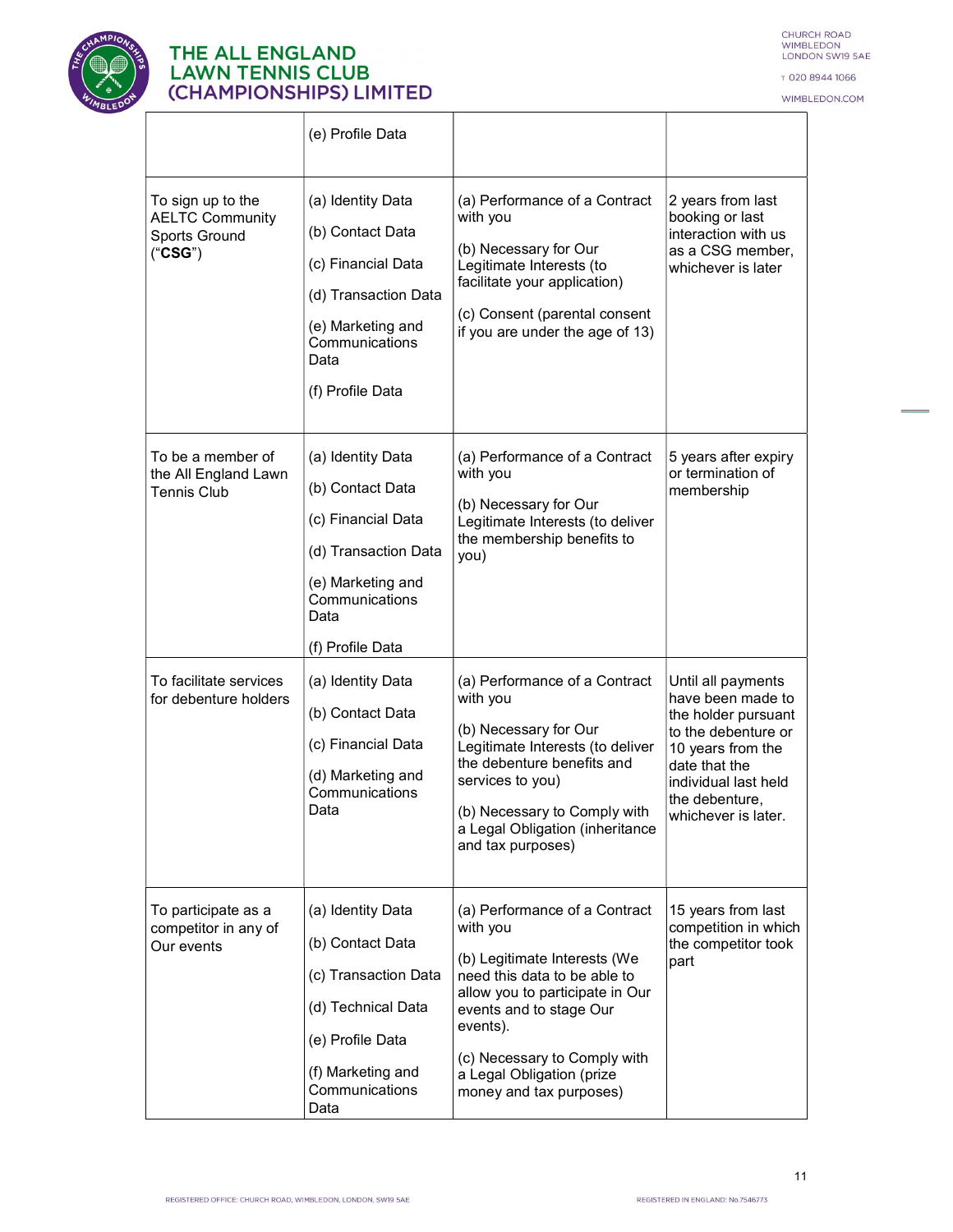

т 020 8944 1066 WIMBLEDON.COM



# **THE ALL ENGLAND LAWN TENNIS CLUB** (CHAMPIONSHIPS) LIMITED

|                                                     | (g) Sensitive Data                                                                                                                               |                                                                                                                                                                                                                                                                                                                                                                                          |                                                                                                                   |  |
|-----------------------------------------------------|--------------------------------------------------------------------------------------------------------------------------------------------------|------------------------------------------------------------------------------------------------------------------------------------------------------------------------------------------------------------------------------------------------------------------------------------------------------------------------------------------------------------------------------------------|-------------------------------------------------------------------------------------------------------------------|--|
| To allow you to use<br>the Wi-Fi at Our<br>premises | (a) Identity Data<br>(b) Contact Data<br>(c) Marketing and<br>Communications<br>Data<br>(d) Profile Data<br>(e) Technical Data<br>(f) Usage Data | (a) Performance of a Contract<br>with you<br>(b) Legitimate Interests (We<br>need this data to provide a Wi-<br>Fi service to those who have<br>signed up to MyWimbledon<br>which includes storage of<br>Identity Data so that<br>individuals do not have to sign<br>in multiple times throughout<br>The Championships and to<br>analyse and improve Wi-Fi for<br>future Championships). | $\vert$ 6 months from the<br>last day of The<br>Championships<br>during which the<br>individual accessed<br>Wi-Fi |  |

#### 4.5 AUTOMATED DECISION MAKING

We use your personal data to make the following automated decisions:

- (a) Ticket Ballots: All ticket applications received via one of Our ballots (including paper ballots received through the post) are processed electronically. Each application is uploaded to Our database (in the case of paper ballots, uploading is done manually), and Our database then automatically assigns a hidden, protected reference number. Each day a certain number of successful applications are automatically selected at random;
- (b) MyWimbledon: If you sign-up for a MyWimbledon account, We use automated decision making to provide recommendations based on your chosen preferences and other information we know about you (including your age, gender, purchases and use of our Site); and
- (c) Competitions: We may, from time to time, run competitions where each participant's personal data is uploaded to Our database and a successful participant is automatically selected at random.

#### 4.6 MARKETING

We strive to provide you with choices regarding certain personal data uses, particularly around marketing and advertising.

#### 4.7 PROMOTIONAL OFFERS FROM US

We will get your express opt-in consent before We use your Identity Data, Contact Data, Technical Data, Usage Data and/or Profile Data to contact you about goods or services that may be of interest to you (We call this marketing).

#### 4.8 THIRD-PARTY MARKETING

We will get your express opt-in consent before We share your personal data with any company outside the AELTC Group for marketing purposes.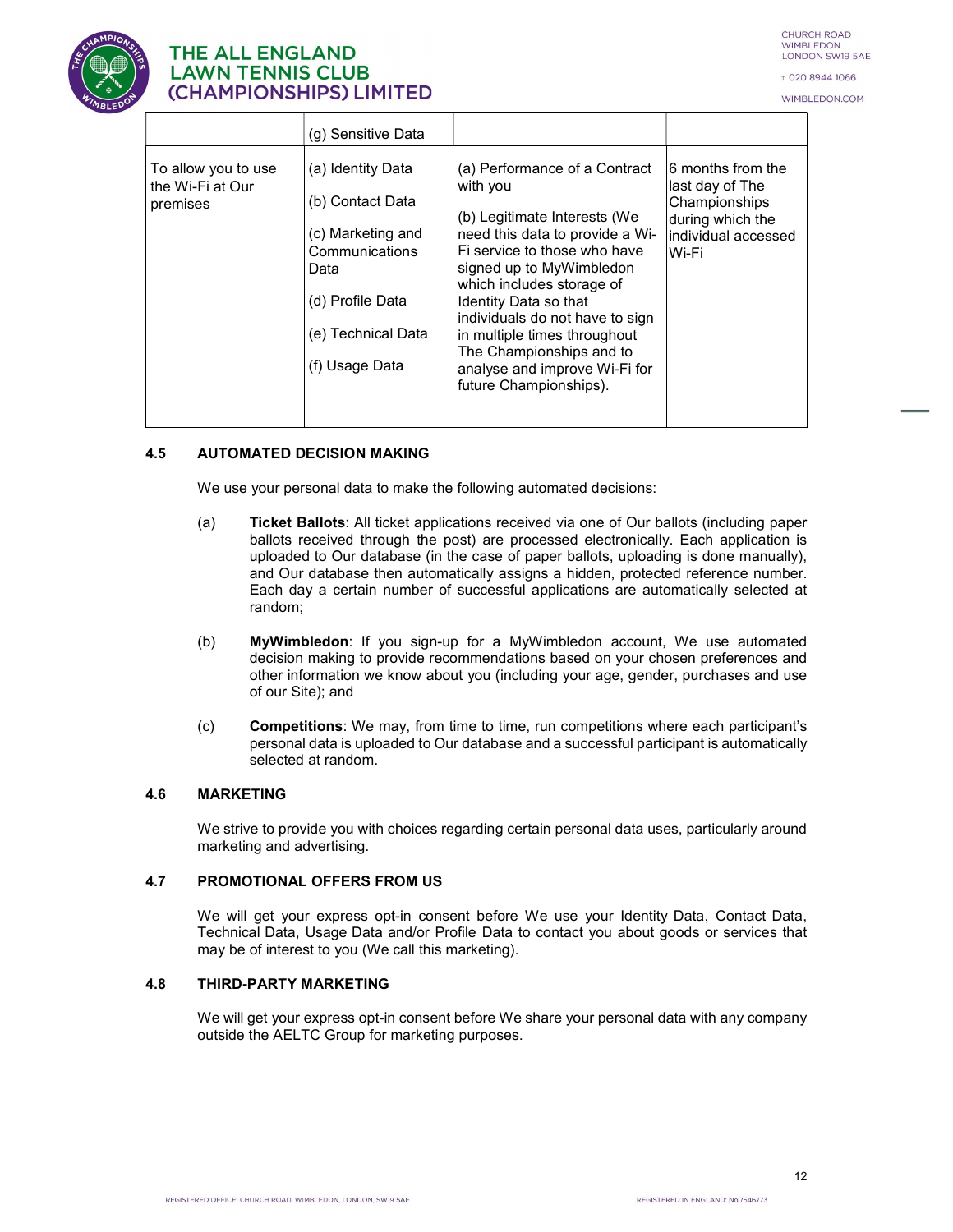

#### 4.9 OPTING OUT

You can ask Us to stop sending you marketing messages at any time using the unsubscribe links in Our emails. You can check or uncheck relevant boxes to adjust your marketing and communications preferences by following the opt-out links on any marketing message sent to you or by Contacting Us at any time.

#### 4.10 COOKIES

You can set your browser to refuse all or some browser cookies, or to alert you when websites set or access cookies. If you disable or refuse cookies, please note that some parts of the Site may become inaccessible or not function properly. For more information about the cookies We use, please see Our Cookie Policy.

#### 4.11 CHANGE OF PURPOSE

- (a) We will only use your personal data for the purposes for which We collected it, unless We reasonably consider that We need to use it for another reason and that reason is compatible with the original purpose. If you wish to get an explanation as to how the processing for the new purpose is compatible with the original purpose, please Contact  $Us$ .<br>(b) If We need to use your personal data for an unrelated purpose, We will notify you and</u>
- We will explain the legal basis which allows Us to do so.
- (c) Please note that We may process your personal data without your knowledge or consent, in compliance with the above rules, where this is required or permitted by law.

#### 4.12 CHILDREN'S DATA

- (a) We may collect and process the personal data of children below the age of 13 for the purposes of administering the following areas of our business, in which case we will always ensure that consent is given or authorised by the holder of parental responsibility over that child:
	- (i) WJTI;
	- (ii) AELTC Junior Members; and
	- (iii) Community Sports Ground Junior Members.

#### 5 DISCLOSURES OF YOUR PERSONAL DATA

- 5.1 We may have to share your personal data with the parties set out below for the purposes set out in the table in paragraph 4.4 above.
	- (a) Internal Third Parties
	- (b) External Third Parties
	- (c) Specific third parties listed in the table in paragraph 4.4 above.
	- (d) Third parties to whom We may choose to sell, transfer, or merge parts of Our business or Our assets. Alternatively, We may seek to acquire other businesses or merge with them. If a change happens to Our business, then the new owners may use your personal data in the same way as set out in this Privacy Policy.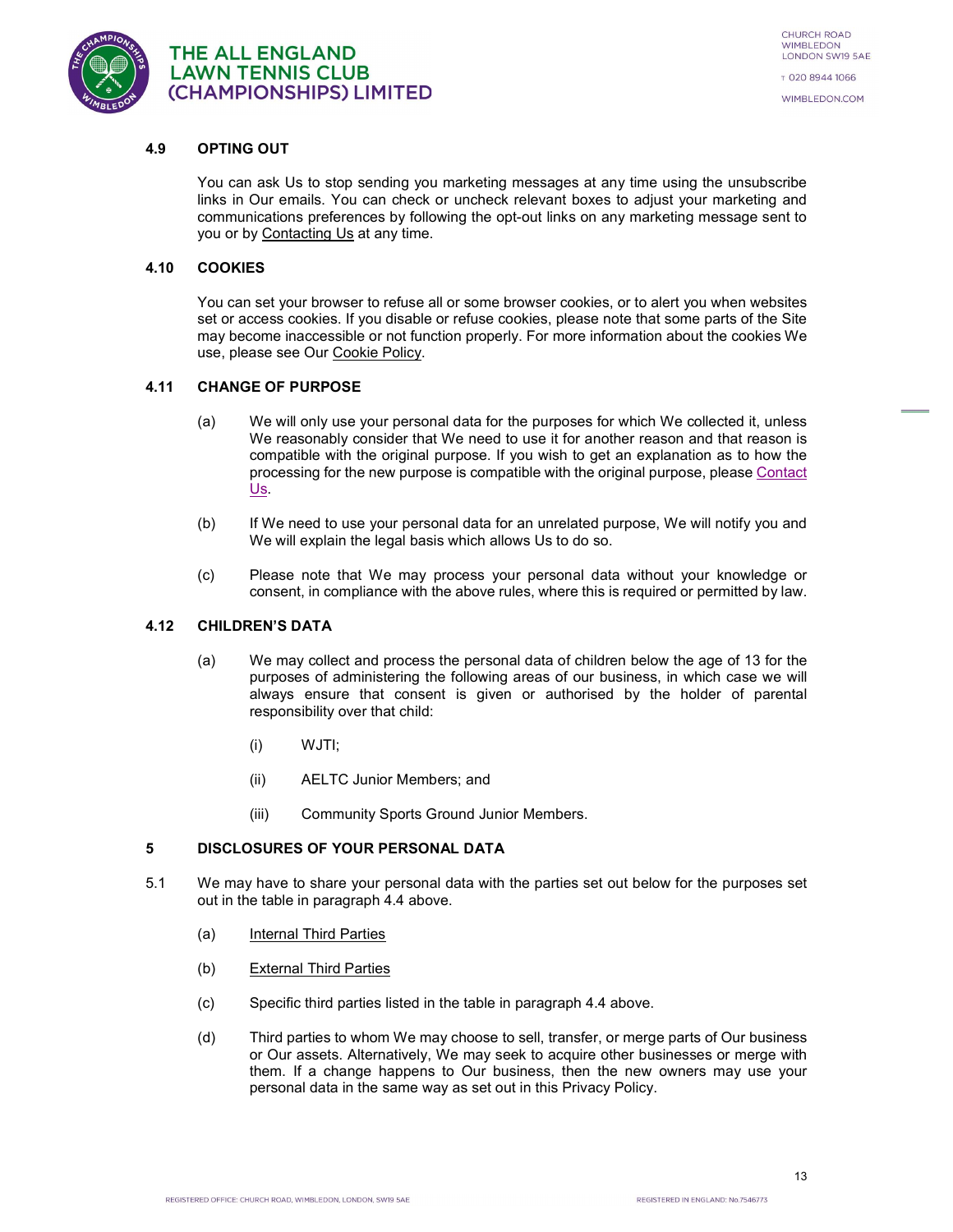

We require all third parties to respect the security of your personal data and to treat it in accordance with the law. We do not allow Our third-party service providers to use your personal data for their own purposes and only permit them to process your personal data for specified purposes and in accordance with Our instructions.

#### 6 INTERNATIONAL TRANSFERS

- 6.1 Many of Our external third parties are based outside the European Economic Area (the "EEA") so their processing of your personal data will involve a transfer of data outside the EEA. Such destinations may not have laws which protect your information to the same extent as in the EEA.
- 6.2 Whenever We, or a third party to whom we transfer your personal data, transfers your personal data out of the EEA, We ensure a similar degree of protection is afforded to it by ensuring at least one of the following safeguards is implemented:
	- (a) your personal data is transferred to countries that have been deemed to provide an adequate level of protection for personal data by the European Commission. For further details, see European Commission: Adequacy of the protection of personal data in non-EU countries;
	- (b) specific contracts approved by the European Commission are put in place which give personal data the same protection it has in the EU. For further details, see *European* Commission: Model contracts for the transfer of personal data to third countries; or
	- (c) where your personal data is transferred to third party providers based in the US, data may be transferred to them if they have self-certified under the Privacy Shield framework in relation to the type of data being transferred, which requires them to provide similar protection to personal data shared between the EU and the US. For further details, see *European Commission: EU-US Privacy Shield*.
- 6.3 Please Contact Us if you want further information on the countries to which personal data may be transferred and the specific mechanism used by Us when transferring your personal data out of the EEA.

#### 7 DATA SECURITY

- 7.1 We have put in place appropriate security measures to prevent your personal data from being accidentally lost, used or accessed in an unauthorised way, altered or disclosed. In addition, We limit access to your personal data to those employees, agents, contractors and other third parties who have a business need to know and who are subject to a duty of confidentiality. They will only process your personal data on Our written instructions.
- 7.2 We have put in place procedures to deal with any suspected personal data breach and will notify you and any applicable regulator of a breach where We are legally required to do so.

#### 8 DATA RETENTION

#### HOW LONG WILL YOU USE MY PERSONAL DATA FOR?

- 8.1 We will only retain your personal data for as long as necessary to fulfil the purposes We collected it for, including for the purposes of satisfying any legal, accounting, or reporting requirements.
- 8.2 To determine the appropriate retention period for personal data, We consider the amount, nature, and sensitivity of the personal data, the potential risk of harm from unauthorised use or disclosure of your personal data, the purposes for which We process your personal data and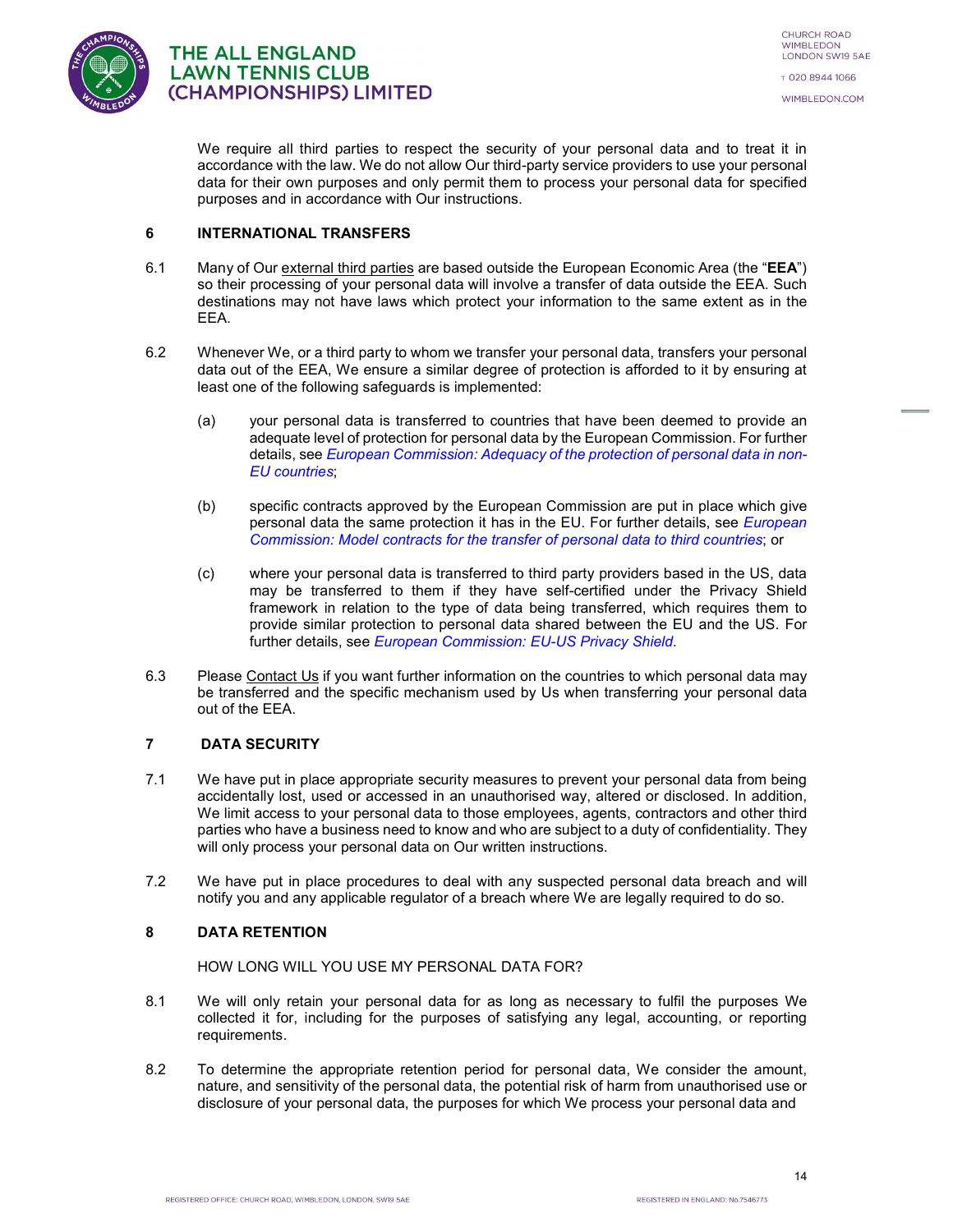

8.3 whether We can achieve those purposes through other means, and the applicable legal requirements.

Details of retention periods for different aspects of your personal data are set out in the table in paragraph 4.4 above.

- 8.4 By law We have to keep basic information about Our customers (including Contact Data, Identity Data, Financial Data and Transaction Data) for seven years after they cease being customers for tax purposes.
- 8.5 In some circumstances you can ask Us to delete your data: see request erasure below for further information.
- 8.6 In some circumstances We may anonymise your personal data (so that it can no longer be associated with you) for research or statistical purposes in which case We may use this information indefinitely without further notice to you.

#### 9 YOUR LEGAL RIGHTS

- 9.1 Under certain circumstances, you have rights under data protection laws in relation to your personal data. Please click on the links below to find out more about these rights:
	- (a) Request access to your personal data
	- (b) Request correction of your personal data
	- (c) Request erasure of your personal data
	- (d) Object to processing of your personal data
	- (e) Request restriction of processing your personal data
	- (f) Request transfer of your personal data
	- (g) Right to withdraw consent
- 9.2 If you wish to exercise any of the rights set out in paragraph 9.1 above, please Contact Us.

#### 9.3 NO FEE USUALLY REQUIRED

You will not have to pay a fee to access your personal data (or to exercise any of the other rights). However, We may charge a reasonable fee if your request is clearly unfounded, repetitive or excessive. Alternatively, We may refuse to comply with your request in these circumstances.

#### 9.4 WHAT WE MAY NEED FROM YOU

We may need to request specific information from you to help Us confirm your identity and ensure your right to access your personal data (or to exercise any of your other rights). This is a security measure to ensure that personal data is not disclosed to any person who has no right to receive it. We may also contact you to ask you for further information in relation to your request to speed up Our response.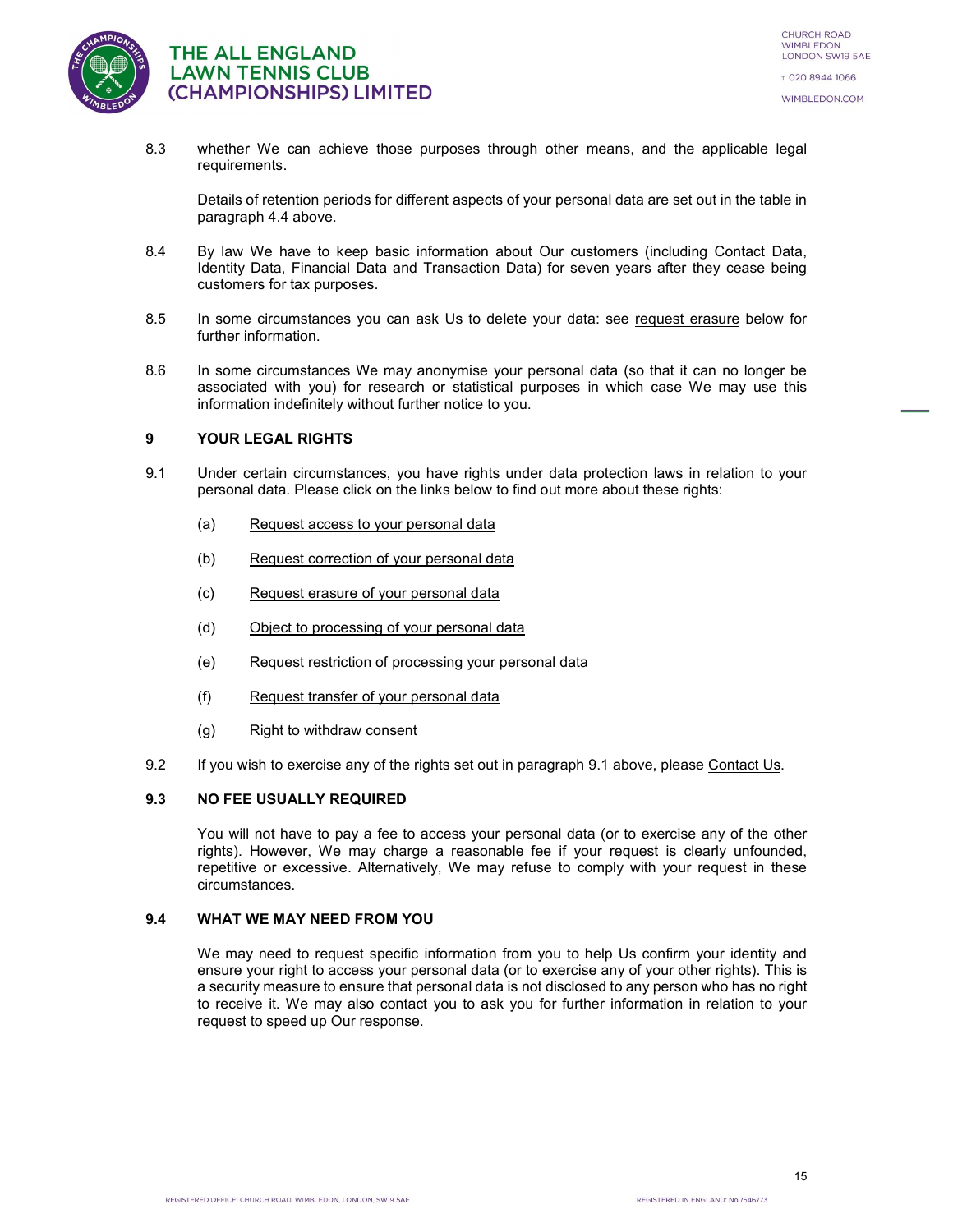

#### 9.5 TIME LIMIT TO RESPOND

We try to respond to all legitimate requests within one month. Occasionally it may take us longer than a month, if necessary taking into account the complexity and number of requests. In this case, We will notify you within one month of receipt of your request and keep you updated.

#### 10 GLOSSARY

#### 10.1 LAWFUL BASIS

- (a) "Legitimate Interest" means the interest of Our business in conducting and managing Our business to enable Us to give you the best service/product and the best and most secure experience. We make sure We consider and balance any potential impact on you (both positive and negative) and your rights before We process your personal data for Our Legitimate Interests. Where we rely on the legitimate interests basis to process your personal data, We do not use your personal data for activities where Our interests are overridden by the impact on you. You can obtain further information about how We assess Our Legitimate Interests against any potential impact on you in respect of specific activities by Contacting Us.
- (b) "Performance of a Contract" means processing your data where it is necessary for the performance of a contract to which you are a party or to take steps at your request before entering into such a contract.
- (c) "Comply with a Legal Obligation" means processing your personal data where it is necessary for compliance with a legal obligation that We are subject to.

#### 10.2 THIRD PARTIES

#### (a) INTERNAL THIRD PARTIES

Other companies in the AELTC Group acting as joint controllers who use your personal data and who are based in the United Kingdom.

#### (b) EXTERNAL THIRD PARTIES:

- (i) Service providers using your personal data on our behalf provide various services such as event entry, entry management and supporting services, services with respect to the dissemination of photos and footage, facilitation services for graphical representation of results, data analysis services, publication of race results services and IT and system administration services. Please Contact Us to find out more about the various third parties who may process your personal data.
- (ii) Professional advisers, including lawyers, bankers, auditors and insurers based in the United Kingdom who use your personal data to provide consultancy, banking, legal, insurance and accounting services to us.
- (iii) HM Revenue & Customs, regulators and other authorities based in the United Kingdom who use your personal data and require reporting of our use of your personal data in certain circumstances.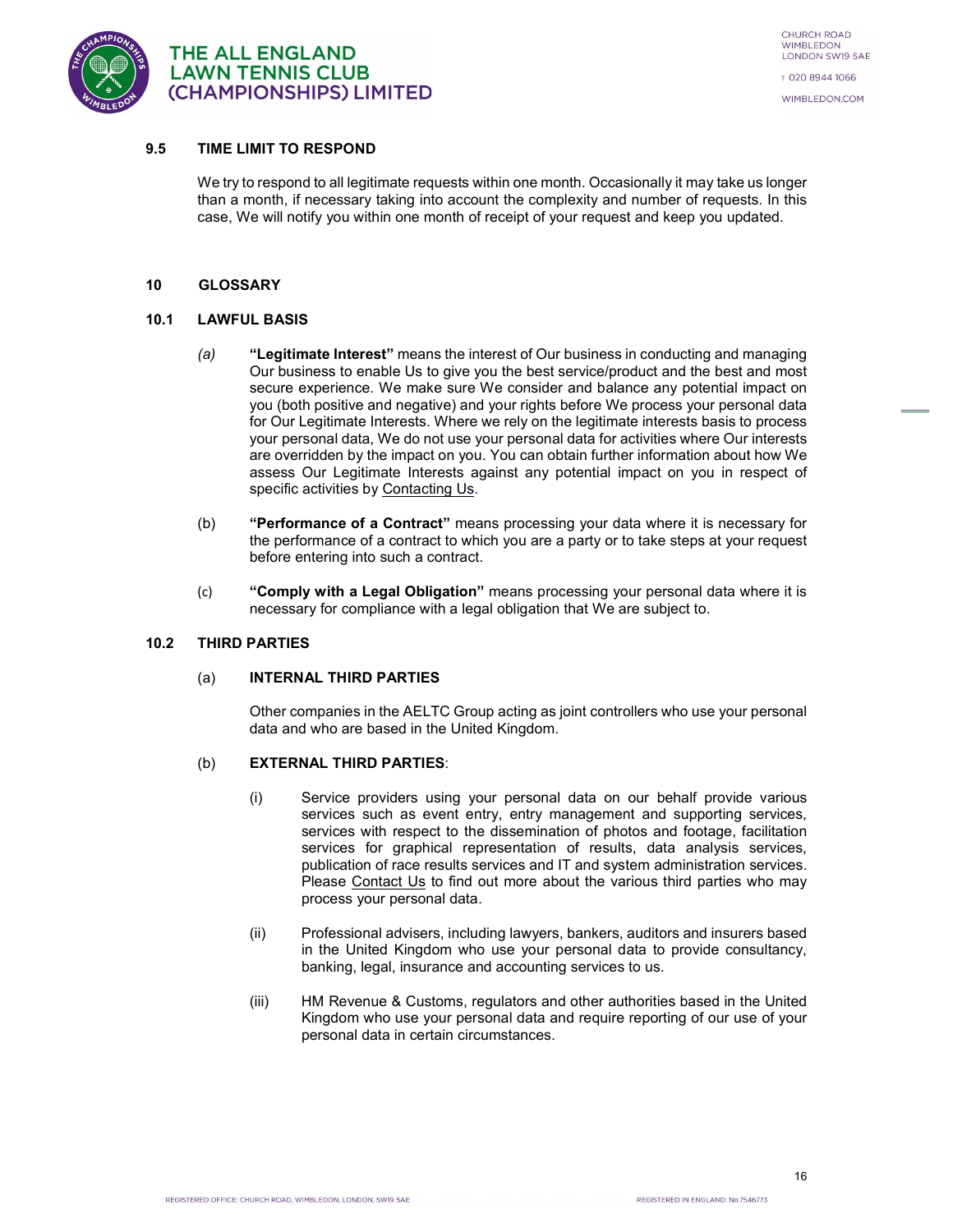

- (iv) Third party tennis bodies and affiliations such as:
	- (A) The Tennis Integrity Unit to facilitate its role as the anti-corruption body covering all professional tennis around the world; and
	- (B) The LTA, WTA and ATP as governing bodies for tennis.
- (v) Broadcasters such as the BBC to allow them to broadcast, and commentate on, Our events.

#### 10.3 YOUR LEGAL RIGHTS

You have the right to:

- (a) Request access to your personal data (commonly known as a "data subject access request"). This enables you to receive certain information in relation to the processing of your personal data and a copy of the personal data We hold about you and to check that We are lawfully processing it.
- (b) Request correction of the personal data that We hold about you. This enables you to have any incomplete or inaccurate data We hold about you corrected, though We may need to verify the accuracy of the new data you provide to Us.
- (c) Request erasure of your personal data. This enables you to ask us to delete or remove personal data where there is no good reason for Us continuing to process it. You also have the right to ask Us to delete or remove your personal data where you have successfully exercised your right to object to processing (see below), where We may have processed your information unlawfully or where We are required to erase your personal data to comply with local law. Note, however, that We may not always be able to comply with your request of erasure for specific legal reasons which will be notified to you, if applicable, at the time of your request.
- (d) Object to processing of your personal data where We are relying on a Legitimate Interest (or those of a third party) and there is something about your particular situation which makes you want to object to processing on this ground as you feel it impacts on your fundamental rights and freedoms. You also have the right to object where We are processing your personal data for direct marketing purposes. In some cases, We may demonstrate that We have compelling legitimate grounds to process your information which override your rights and freedoms.
- (e) Request restriction of processing of your personal data. This enables you to ask Us to suspend the processing of your personal data in the following scenarios: (a) if you want Us to establish the data's accuracy; (b) where Our use of the data is unlawful but you do not want Us to erase it; (c) where you need Us to hold the data even if We no longer require it as you need it to establish, exercise or defend legal claims; or (d) you have objected to Our use of your data but We need to verify whether We have overriding legitimate grounds to use it.
- (f) Request the transfer of your personal data to you or, where technically feasible, to a third party. We will provide to you, or a third party you have chosen, the personal data provided to us by you in a structured, commonly used, machine-readable format. Note that this right only applies where the personal data is processed using automated means and where the processing relies on your consent for Us to use your personal data or where the processing of the personal data is necessary to perform a contract with you.